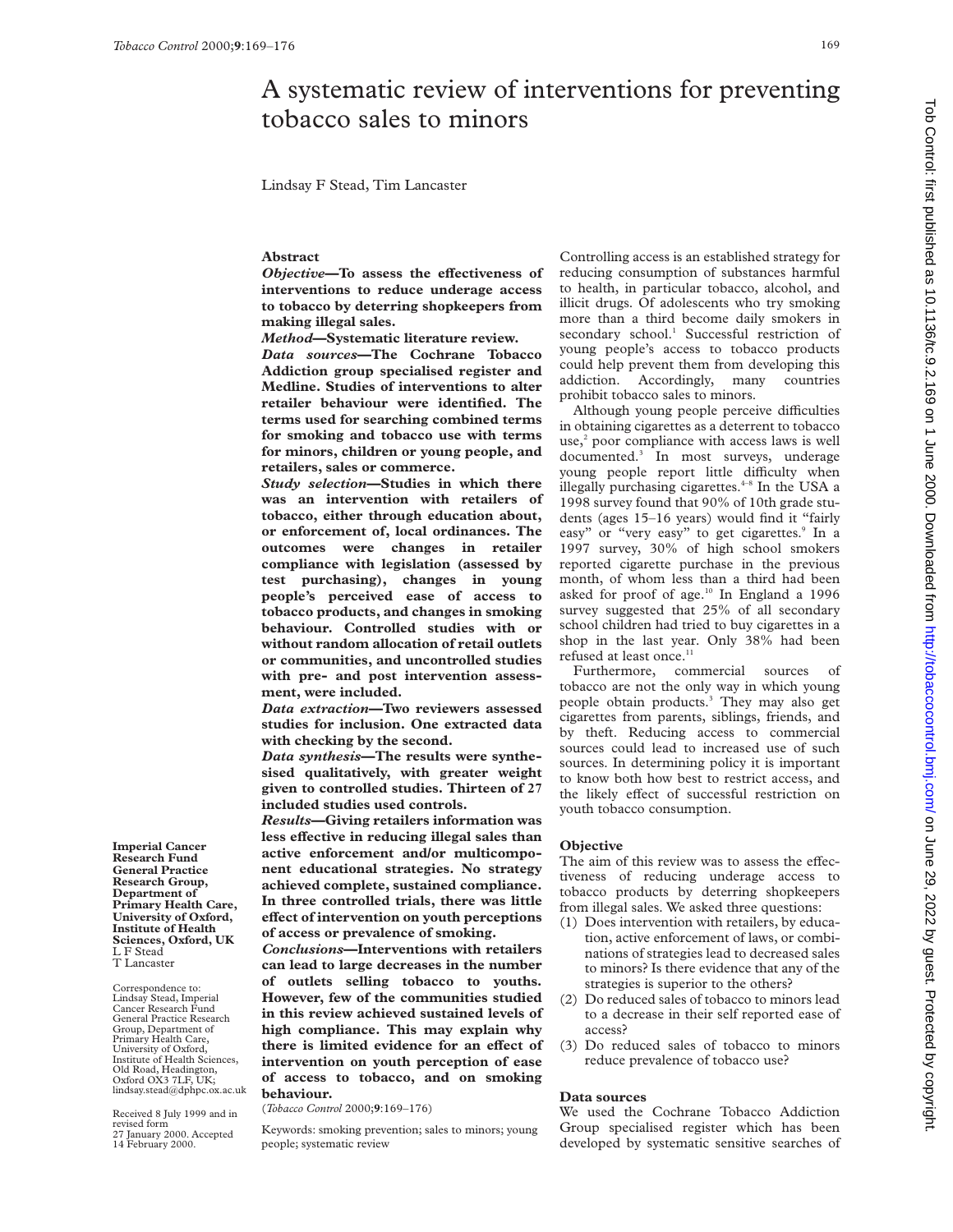Medline and PsycLit and handsearching of journals, including *Tobacco Control*. We looked for studies involving restrictions on sales to minors or sales from vending machines, and interventions with retailers related to compliance with legislation. We searched Medline for any other controlled or uncontrolled evaluations. The search strategy is specified in an additional table on the Web site.

# **Study selection**

#### TYPES OF STUDIES

We considered studies of measures to improve compliance with laws restricting youth access to retail sales of tobacco, using one of these study designs:

- (1) Controlled trials randomising retail outlets, communities or geographical regions.
- (2) Controlled trials without randomisation allocating retail outlets, communities or geographical regions.
- (3) Time series studies.
- (4) Uncontrolled before and after studies.

We excluded uncontrolled studies with post intervention measurements only.

# TYPES OF PARTICIPANTS

We evaluated strategies which targeted retailers to reduce tobacco use by minors. Minors were defined by the legal age limit in the communities studied.

# TYPES OF INTERVENTION

We considered education, law enforcement, community mobilisation, or combinations of strategies that aimed to deter retailers from selling tobacco to minors.

#### TYPES OF OUTCOME MEASURES

We considered the outcomes of:

- (1) Illegal tobacco sales, assessed by attempted purchase by young people.
- (2) Perceived ease of access to cigarettes by young people.
- (3) Prevalence of tobacco use among young people. We accepted self reports of tobacco use.

## **Data extraction**

The review was conducted in four stages:

- (1) One reviewer prescreened reports for relevance.
- (2) Two reviewers assessed relevant studies independently. To be included they had to meet all the criteria listed above for study design, type of participant and intervention and outcomes assessed.
- (3) One reviewer extracted, and the second checked, data from included studies.
- (4) Studies were combined using qualitative narrative synthesis.

We chose narrative, rather than quantitative, synthesis because we expected heterogeneity in the study designs, type of interventions and outcomes measured.

#### **Data synthesis**

DESCRIPTION OF INCLUDED STUDIES

A table containing full details of each study including setting, design, intervention and outcomes is available on the *Tobacco Control* web site.

We identified 27 studies that met the inclusion criteria. Of these, 13 used some form of control group. In six studies the store was the unit of randomisation.<sup>12-18</sup> One study identified the retailers who made illegal sales to minors at baseline.<sup>18</sup> These retailers were then randomly allocated to receive a warning letter threatening prosecution, or no letter. One carried out test purchasing around one school and not around another.<sup>19 20</sup> Six studies compared interventions in different communities. Forster and colleagues' tobacco policy options for prevention (TPOP) study randomised 14 Minnesota communities after stratification on baseline variables.<sup>21-23</sup> Altman and colleagues allocated two pairs of Monterey communities on the basis of a coin toss.<sup>24</sup> Cummings and colleagues assigned six matched pairs of communities to intervention or control status; within the intervention communities the stores were randomly allocated to different schedules of enforcement checks.13 The other three community studies in Massachusetts,<sup>25</sup> San Diego<sup>26 27</sup> and Sydney, Australia<sup>28</sup> compared the intervention communities with a control community in which similar baseline and follow up assessments were conducted, but without random assignment. In Massachusetts,<sup>25</sup> intervention communities were those in which active enforcement of tobacco sales regulations was intended. The control communities were not planning active enforcement, although by the end of the study some enforcement was being conducted.

The remaining uncontrolled studies compared rates of illegal sales or smoking behaviour before and after an intervention. In some, only the outlets that allowed purchase at baseline were followed up. In Ontario, Canada, a series of interventions were implemented in neighbouring health units and the follow up ranged from two weeks to 21 months.<sup>29</sup> In Oregon, implementation occurred in eight communities at different time points.<sup>30</sup>

# TYPES OF INTERVENTION

The main interventions were: education about legal requirements; notification of the results of compliance checks; warning of enforcement, and implementation of enforcement by police or health officials. Some studies tested different frequencies of enforcement activity, and different channels of information. In some the intervention included the introduction of new legislation or local ordinances such as a licensing system or a formal requirement for compliance checking.

The TPOP campaign in Minnesota aimed "to make tobacco access by youth a salient community issue, to change local ordinances . . .to change retailers' and other adults' practices...and to promote enforcement of tobacco age-of-sale laws". The campaign used a direct action community organising model so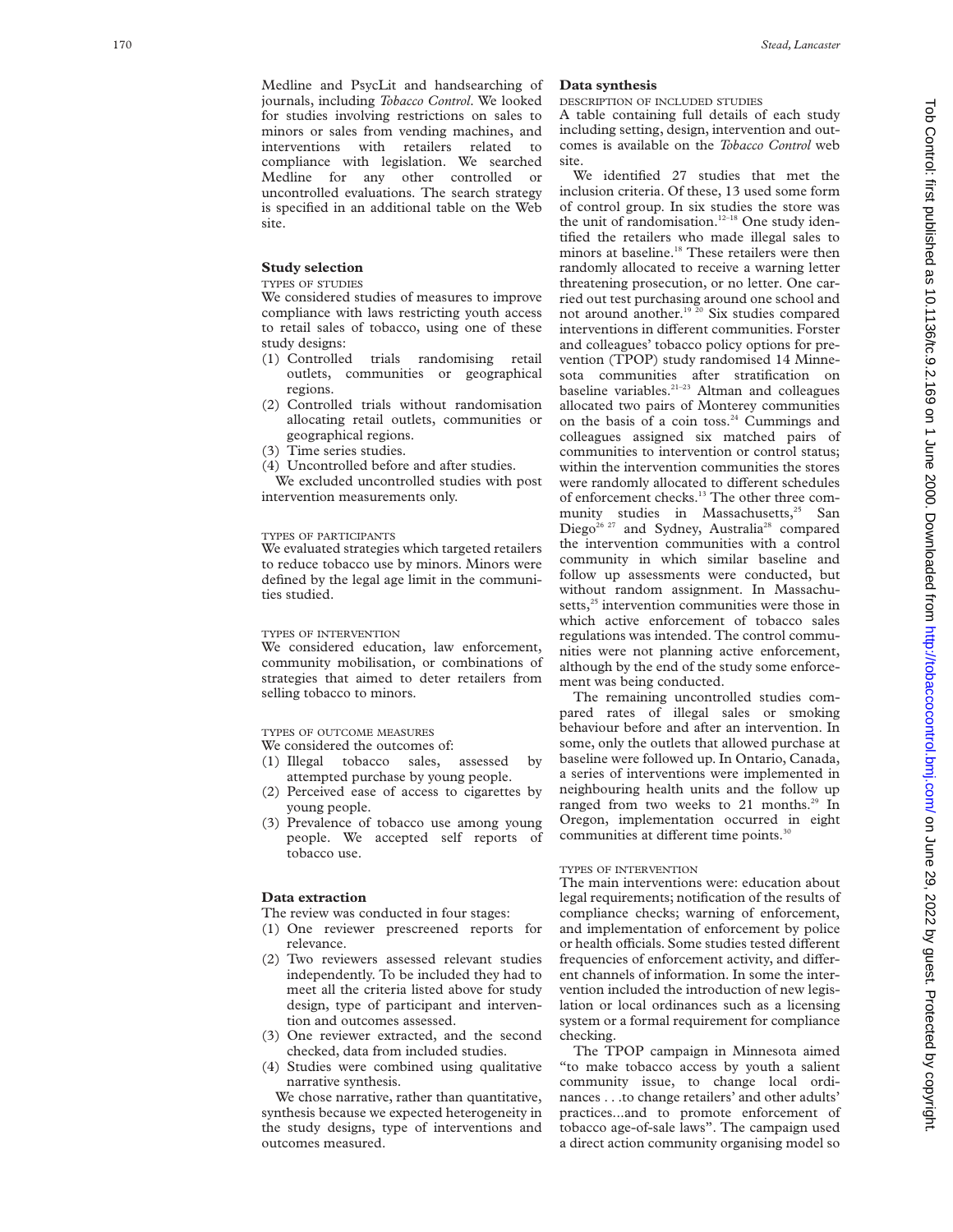communities differed in the specific ordinances introduced. These included an increased licence fee for tobacco outlets, penalties for the vendor and the clerk, a requirement for unannounced compliance checks, and bans on vending machines and self service displays. Other studies also included elements to raise community awareness and support.<sup>16 17 2</sup> 26–28 30–35

In some studies, the intervention had to be modified because of local attitudes. Altman and colleagues were unable to bring about enforcement action because of legal concern about the use of "sting" operations and an unwillingness to prosecute clerks.<sup>24</sup>

In most studies there was dissemination of information to retailers about their legal obligations, including reminders of the age at which purchase was legal, that proof of age should be required before sale, or that warning notices should be displayed. Usually this information was posted, but sometimes mass media channels were used.

# OUTCOME ASSESSMENT

Twenty five studies assessed retailer compliance with the law using test purchasers. Most studies focused on "over the counter" sales but some also assessed ease of purchase from vending machines. Some distinguished between sales in shops with behind the counter or locked displays and self service.<sup>36</sup> One study<sup>37</sup> investigated vending machine purchases only.

Eight studies assessed the effect of an intervention on the smoking behaviour of underage youth. Five of these were controlled trials. Three assessed retailer behaviour as well, $^{21}$   $^{24}$   $^{25}$ while one assessed only smoking behaviour.<sup>28</sup> One assessed smoking prevalence in both areas but retailer behaviour only in the intervention area.<sup>19</sup> The three uncontrolled studies measured smoking behaviour before and after a change in enforcement practice. Two assessed retailer behaviour as well.<sup>32 33</sup> 38 Six studies also asked underage smokers where they obtained their cigarettes and how difficult it was to buy them.

#### EXCLUDED STUDIES

Two surveys have assessed the effect of the tobacco industry sponsored voluntary compliance programme "It's the Law".40 41 We did not include them because there was no baseline assessment of retailers before they joined the programme. The authors found no evidence that those participating in the scheme were less likely than other retailers to make illegal sales. Reasons for excluding three other studies $42-44$ are given in an additional Web table.

## METHODOLOGICAL QUALITY OF INCLUDED **STUDIES**

As we considered a heterogeneity of study designs, we made no attempt at statistical meta-analysis. However, we gave greater weight in our synthesis to the three controlled studies that measured the behaviour of retailers and minors in the community.<sup>21 24 25</sup> In uncontrolled studies, background secular change

may be incorrectly attributed to an intervention.

Although randomisation by community is a less biased method for assessing the effect of intervention, statistical analysis of such studies should address the issue of clustering of behaviour within communities. Clustering usually increases the required sample size.<sup>45</sup> Few of the included studies directly addressed this issue: another reason why formal meta-analysis could be misleading.

A further methodological concern is the measurement of outcome. In most studies compliance was judged by a single purchase attempt. However, when multiple purchase attempts were made, the estimates of compliance were lower when retailers were classified as non-compliant only if they never sold. Junck and colleagues<sup>34</sup> found that compliance after intervention was 74% on the basis of a single purchase attempt at each store, but only 45% if three attempts were made. This bias may overestimate compliance rates in studies using only one purchase attempt. The age of the assessor also affects measurement of compliance. DiFranza and colleagues showed that 16–17 year olds were more successful than younger children, and girls were more successful than boys.<sup>41</sup> Sales rates may also be underestimated if test purchasers act differently from true underage purchasers. All the studies which gave details noted that the youths engaged in testing were to state their true age if challenged, and to say that the cigarettes were for their own use.

#### **Results**

DOES INTERVENTION WITH RETAILERS LEAD TO DECREASED SALES TO MINORS?

Eleven controlled trials assessed the effect of an intervention on illegal sales, measured by compliance checks (table 1). Six found that intervention reduced the level of illegal sales compared to the control group.<sup>12 14 18 24–27</sup>

Active enforcement was used in three of the successful interventions. In Chicago, $^{12}$  sales fell marginally in the month after all merchants who had sold cigarettes received a warning, but enforcement produced a much larger fall in sales rates. Media coverage of the study at one point during the follow up period caused a further substantial drop in sales in all groups. This study showed that two monthly enforcement visits were more effective than four and six monthly schedules, giving a sales rate of 19% in the final six months of the intervention. In Harlem<sup>14</sup> enforcement produced a substantial decrease in sales, not found after an educational visit alone. However, the rate still fell only to  $47\%$ . In Massachusetts,<sup>25</sup> compliance rates improved from 35% to 82% in the intervention communities and from 28% to 45% in the control areas.

Three interventions without enforcement produced greater improvements in compliance than in control areas. Project Trust in San Diego<sup>26, 27</sup> used multicomponent community and retailer education with personal visits. Sales fell significantly between pre- and postintervention measurement in four out of six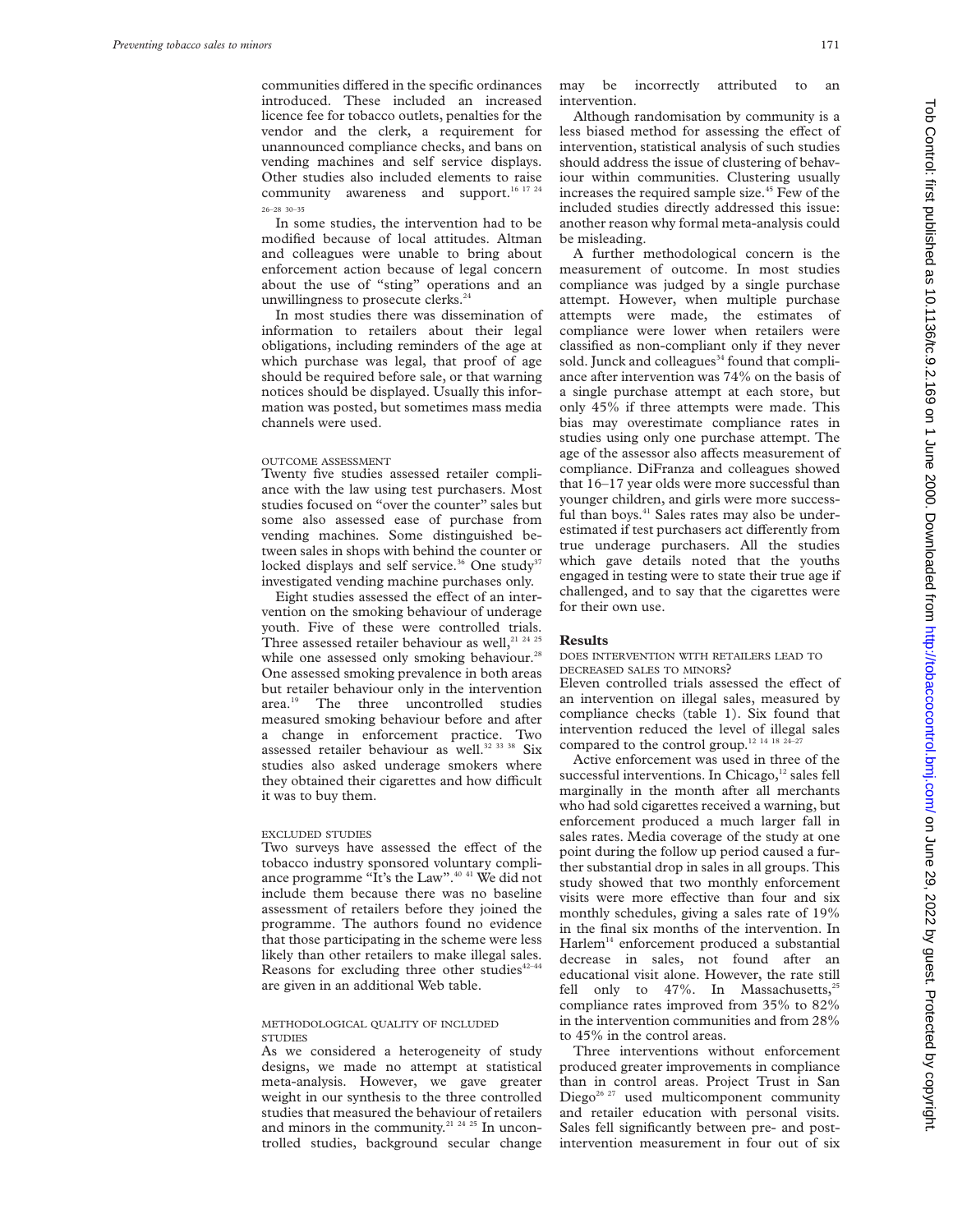| J<br>é. |
|---------|
| p<br>٠  |
|         |

| <b>Studies</b>                                                                                                                                                                            | Objectives                                                                     | Outcomes                                                                                                                                                                                                                                                                                                                                                                                                                                                                                                                                                                                                                                                                                                                                                                                                                                                                                                                              |
|-------------------------------------------------------------------------------------------------------------------------------------------------------------------------------------------|--------------------------------------------------------------------------------|---------------------------------------------------------------------------------------------------------------------------------------------------------------------------------------------------------------------------------------------------------------------------------------------------------------------------------------------------------------------------------------------------------------------------------------------------------------------------------------------------------------------------------------------------------------------------------------------------------------------------------------------------------------------------------------------------------------------------------------------------------------------------------------------------------------------------------------------------------------------------------------------------------------------------------------|
| Monterey: Altman et al <sup>24</sup> Community intervention<br>with retailer education                                                                                                    | Illegal sales                                                                  | Proportion of successful purchases fell from 75% to 0% in intervention and from 64% to 39% in comparison communities. The difference was significant towards<br>the end of the assessment period. Sales rate in intervention communities < 20% at final four assessments. Proportion of clerks asking for ID rose more in<br>intervention communities                                                                                                                                                                                                                                                                                                                                                                                                                                                                                                                                                                                 |
| Minnesota (TPOP): Forster et $a l^{21-23}$                                                                                                                                                | Smoking behaviour<br>Perceived access<br>Illegal sales                         | effect in other grades. A longitudinal analysis of grade cohorts using generalised estimating equations found a significant effect favouring intervention communities<br>There was a decline in over the counter purchase success in all communities, from 36.7% to 3.1% in intervention, 41% to 8.8% for control. The net difference did<br>Cross sectional analyses of smoking behaviour (30 day tobacco use) found an effect on 7th graders which was not sustained to the end of study, but no significant<br>Intervention community 7th graders were less likely to report tobacco purchases at survey points 2 and 3, and 9th graders less likely to do so time 4<br>only for the 7th grade. Females in intervention communities less likely to use tobacco post intervention than females in comparison communities.                                                                                                           |
| Comprehensive community intervention                                                                                                                                                      | Smoking behaviour                                                              | 95% CI -9.0% to -0.7%). Effects were homogenous across sex and grade. For daily smokers there was a non-significant trend towards greater effectiveness among<br>Baseline prevalence marginally lower in intervention than control communities. Prevalence of all levels of smoking climbed sharply in control communities over the<br>the study, the increase in the intervention communities was less pronounced. The difference in prevalence was only significant for daily smoking (-4.9%,<br>significance.<br>not reach<br>course of                                                                                                                                                                                                                                                                                                                                                                                            |
| Massachusetts: Rigotti et al <sup>25</sup> Enforcement<br>compared to information alone                                                                                                   | Perceived access<br>Illegal sales                                              | There was also a decline in proportions citing a commercial source for most recent cigarette and making a purchase attempt in last month in intervention versus an<br>communities but more rapidly in intervention than control according to a mixed effects model with adjustment for time point, type of store and type of sale. Most<br>availability from commercial sources was high in all communities but there was a small decline in intervention areas (79.8% to 77.2% rating as high).<br>There were no significant differences in baseline intervention and control compliance rates (35% and 28%). Compliance increased among the merchants in all<br>increase in control areas.<br>younger students.<br>Perceived                                                                                                                                                                                                        |
|                                                                                                                                                                                           | Smoking behaviour<br>Perceived access                                          | Young people's self reported difficulty in buying cigarettes increased over time but there were no differences between the intervention and control groups. There were<br>group. The rate of current tobacco use rose slightly in the intervention communities but remained stable in controls, with borderline significance. No other measures<br>There were significant differences between intervention and control communities at baseline and both follow ups, even after adjustment for age, sex, and ethnic<br>effects in first 6 months, with rise to > 70% compliance in intervention areas. Final compliance rates 82% in intervention and 45% in control areas.<br>of use changed differentially.                                                                                                                                                                                                                          |
| Gateshead, UK: Bagott et al <sup>19 20</sup> Enforcement<br>(intended)                                                                                                                    | Illegal sales                                                                  | similar shifts in the sources of tobacco in the two groups with a reduction in the proportion buying their own in their community.<br>Only assessed as part of intervention-no sales made. No checks in control area.                                                                                                                                                                                                                                                                                                                                                                                                                                                                                                                                                                                                                                                                                                                 |
| Sydney Australia 1995: Staff et al <sup>28</sup> Retailer<br>education and community awareness                                                                                            | Smoking behaviour<br>Smoking behaviour<br>Perceived access<br>Perceived access | Ease of purchase was rated as being greatest from vending machines (93% rated as easy or very easy) and lowest in supermarkets (60%). The proportion of males in<br>control group there were 2 increases. When logistic models were used there was only an indication of the effect of the intervention in year 7, the youngest students.<br>the intervention area who rated purchasing from petrol stations as easy or very easy was significantly lower post intervention but no other significant changes were<br>In some school year/sex subgroups there were significant changes in prevalence from baseline. In the intervention group, 2 were decreases and 3 increases. In the<br>There were no significant changes in smoking prevalence. Regular smoking was more prevalent in the intervention school before and after.<br>Few children reported being refused sales and there was no change over time. Over hal<br>noted. |
| Chicago: Jason et al <sup>12</sup> Active enforcement with<br>different scheduled frequency                                                                                               | Illegal sales                                                                  | Baseline sales rates were high and similar across all interventions and communities: 86-89% over 5 months. Sales decreased in all conditions following warning. For<br>last 6 months of intervention, average sales rates were 19% in 2 month, 34% in 4 month, and 42% in 6 month condition. Publicity about the project caused a<br>decrease in sales in all conditions in months 11/12, and this contributes to the low average rate in 2 month condition.                                                                                                                                                                                                                                                                                                                                                                                                                                                                          |
| Erie County 1987: Skretny et al <sup>46</sup> Mailed education<br>Erie County 1995: Cummings et al <sup>13</sup> Enforcement<br>(with different numbers of checks) compared to<br>package | Illegal sales<br>Illegal sales                                                 | communities. Rates at follow up were 74% and 72% (difference NS). Rates were similar in stores that had and had not been fined. Significant change in asking for<br>There were 44 violations/385 checks. Only one store fined twice. The baseline compliance rates were similar in enforcement (36%) and non-enforcement (35%)<br>There were no significant differences in illegal sales between intervention and control groups (77% v 86%). 40% of intervention stores posted the warning signs<br>, no control stores had warning signs.<br>provided.                                                                                                                                                                                                                                                                                                                                                                              |
| Harlem: Gemson et al <sup>14</sup> Enforcement or education<br>warning only                                                                                                               | Illegal sales                                                                  | Baseline sales were high; 70% sold loose and 98% sold loose or packet. No significant group differences at baseline. Control group showed no significant change over<br>time. Both education and enforcement group sales declined from baseline to 6 and 12 months, but there was a clear benefit of the enforcement strategy (from 100%<br>age ID from baseline. Lack of differential effect for enforcement may be due to the prior warning and widespread publicity about the sting operations in all<br>communities. Also coincided with FDA's proposed regulations, and tobacco industry mailings.                                                                                                                                                                                                                                                                                                                               |
| New South Wales, Australia: Schofield et al <sup>15</sup><br>Education, or education and threat of<br>enforcement                                                                         | Illegal sales                                                                  | There were no intervention effects on compliance; there was a pre- to post-test increase across all groups in the number of retailers requiring proof of age (17-43%)<br>but no differences between intervention and control.<br>to 47% for any sale at 1 year)                                                                                                                                                                                                                                                                                                                                                                                                                                                                                                                                                                                                                                                                       |
| Project TRUST San Diego: Keay, Wildey et al <sup>26 27</sup><br>Retailer education and community awareness                                                                                | Illegal sales                                                                  | a<br>sales rates were 70% intervention/65% control. Intervention stores showed a significant decrease to 32% after intervention. Control stores showed<br>non-significant reduction to 59%. Results were similar 6 months later.<br>Baseline                                                                                                                                                                                                                                                                                                                                                                                                                                                                                                                                                                                                                                                                                          |
| Sydney, Australia 1992: Chapman et al <sup>18</sup> Threat of<br>Santa Clara: Altman et al <sup>16 17</sup> Retailer education<br>compared to community education alone<br>enforcement    | Illegal sales<br>Illegal sales                                                 | There was no differential effect on sales as a function of the type of contact project staff had with merchants. Baseline purchase rate was 74%; at 6 months 39%; at 1<br>8% to 50%). 31% of retailers receiving warning letter sold at T2 compared to 60% of those not sent letter. However among 146 retailers who had not sold<br>The combined effects of publicity about undercover buying operations and warning letters threatening prosecution reduced sales of cigarettes to minors by 29% $\,$<br>year 56%. There was no change in vending machine sales.<br>(95% CI                                                                                                                                                                                                                                                                                                                                                         |
|                                                                                                                                                                                           |                                                                                | at T1 and were resurveyed, 24% did sell at T2.                                                                                                                                                                                                                                                                                                                                                                                                                                                                                                                                                                                                                                                                                                                                                                                                                                                                                        |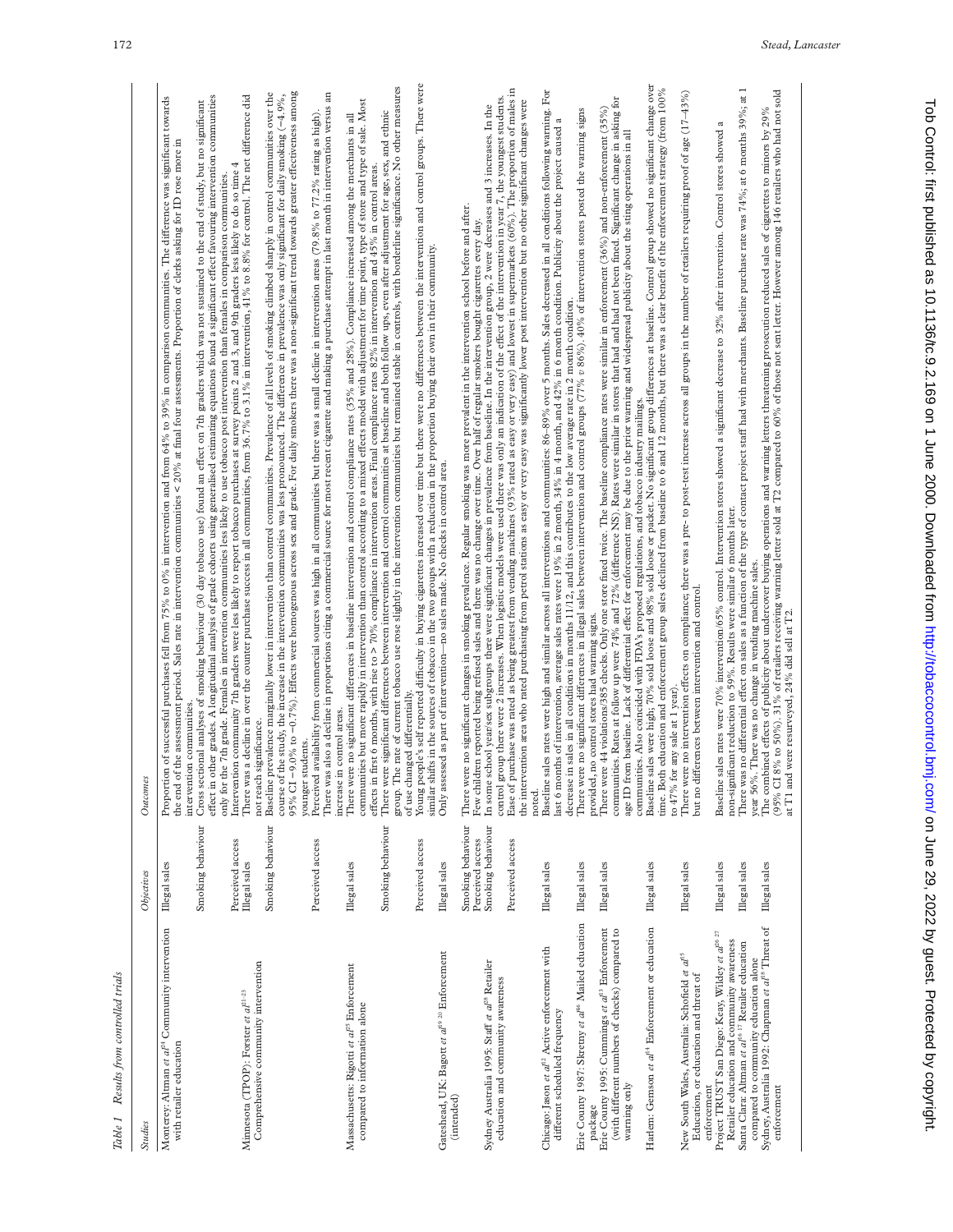intervention areas and in no control area. The sales rate was reduced from 70% to 32%, an effect sustained at six month follow up. In Monterey, $24$  education and community organisation eliminated successful test purchases by the end of a three year project in two communities compared to a 39% sales rate in the comparison communities. In Sydney<sup>18</sup> warning letters threatening prosecution to retailers who had made illegal sales led to a second offence rate of 31%, compared to 60% among those not warned.

Other controlled trials did not find a difference. The comprehensive community approach used in Minnesota reduced successful over the counter purchases in intervention communities from 36.7% to 3.1%, but the net change was not significantly different from the control communities where the rate fell from 41% to 8.8%.<sup>21</sup> In Santa Clara<sup>16 17</sup> there was no additional effect of mailed or personally delivered educational materials without enforcement. However, the community and merchant education media had some short term effect, with sales rates reduced from 74% to 39%.

In Erie Country there was no effect of education alone<sup>46</sup> or active enforcement.<sup>13</sup> In the second study the lack of effect could have been because all stores were sent letters warning of possible random checks. The news of "sting" operations also spread rapidly to the non-enforcement communities. A study in

New South Wales, Australia<sup>15</sup> used education and the threat of enforcement. Youths old enough to buy cigarettes, but looking younger, were used for compliance checks so the outcome was requiring proof of age before making a sale. There was an overall improvement from 17% to 43% in the proportion of retailers requiring such proof, but no difference between intervention and control retailers.

All the uncontrolled studies (table 2) showed reduction in illegal sales following intervention, but the size of the pre- and post-difference was variable, and not always consistent across communities.47 There was some evidence that effects declined over time.<sup>30</sup> <sup>38</sup> In Oregon, advising retailers whether they had or had not complied with the law at a test purchase had an effect.<sup>30</sup> In Solana County $31$  a merchant education programme had such a limited effect that a second phase of police enforcement was initiated. This reduced over the counter sales from 74% to 24%. The highest compliance rates were in Woodridge (over  $95\%$ )<sup>32</sup> and Leominster  $(84\%)$ <sup>38</sup> which used enforcement, and in Manly<sup>34</sup> (86%), Ontario<sup>29</sup> (94%), and Wisconsin<sup>48</sup> (82%) which did not. The lowest was 49% for baseline noncompliers in Cook County.49

In the study of vending machines, a locking device policy resulted in fewer locations selling cigarettes to minors than a policy of no restriction.37 However, the authors concluded

*Table 2 Results from uncontrolled trials*

*Studies Objectives Outcomes* Leominster: DiFranza et al<sup>38</sup> Education and enforcement Illegal sales Sales were refused in 81%, 84%, and 35% of tests at each follow up. No baseline assessment of sales rates and different ages used for test purchasing. Smoking behaviour Smoking prevalence fell significantly in 12–13 years and 16–17 years age groups.<br>Illegal sales Sales were reduced to a minimal level (average < 4% in 5 checks over 12 months Woodridge: Jason *et al*<sup>32 33 50</sup> Legislation and enforcement Sales were reduced to a minimal level (average  $<$  4% in 5 checks over 12 months) for the first 2 years after passage of legislation, as measured by quarterly compliance checks. In later periods youths were older and sales rates also rose. When a 17 year old was used 25% sold illegally. Smoking behaviour Between 1989 and 1991 the proportion of 7th–8th graders describing themselves as regular smokers fell from 16% to 5% and experimenters from 46% to 23%. In 1996 there were significantly fewer smokers among a sample of Woodridge students compared to students at the same school from a non-enforcement community (42.2%  $v$  54.7%, p < 0.05). The difference in regular smoking was 8.3% *v* 13.4% (NS). Perceived access In 1991 69% of students felt the law would either prevent their procurement of cigarettes or make them harder to obtain. In 1996 more Woodridge smokers felt it was difficult or moderately difficult to get cigs than smokers from non-enforcement community (20%  $v$  14.3%, NS). Everett: Hinds39 Legislation Smoking behaviour Tobacco use fell from 25.3% to 19.7% (not significant), but reduction among girls was significant (26.4% to 11.5%). Perceived access Stores as a source of tobacco products did not change significantly, but some reduction was noted post intervention. Friends increased as a source of tobacco products post ordinance  $(p = 0.04)$ . Alberta (Compliance for Kids): Abernathy<sup>47</sup> Legislation and education Illegal sales There was some reduction in willingness to sell in all three communities. The change was significant only in controls: pre 57.1%, post 14.3% (p < 0.02). Bristol: Naidoo and Platts<sup>54</sup> Education and publicity Illegal sales 91% (n = 100) sold at baseline,  $44%$  (n = 50) sold at 1 year. New guidelines and publicity materials were issued nationally between baseline and follow up. Cook County: McDermott et al<sup>49</sup> Education and warning Illegal sales 120/129 non-compliant stores revisited. Purchase success rate fell to 51%. Manly: Junck *et al*<sup>34</sup> Community + feedback<br>Ontario: Dovell et  $al^{29}$  Education Illegal sales Purchase success fell. At baseline 52% of outlets sold (85% if up to 3 attempts), fell to 26% (55% if 3 attempts) at 3 months, and 14% at 10 months. Illegal sales In KFL&A willingness to sell fell from 46% at baseline to 43% after general education and to 6% after receiving kit. Also effect in H&PE, 47% to 2%, 1 week after intervention. Oregon (Project SixTeen): Biglan et  $a^{30}$ <sup>55</sup> Community + feedback Illegal sales There was a significant reduction in the mean level of sales, from 57% to 22%, based on multiple assessments in 8 communities. Perth: Mawkes *et al*<sup>35</sup> Community + enforcement Illegal sales At baseline 89% of outlets prepared to sell. At follow up overall rate fell to 28%, but substantial variation by area. Solana County: Feighery et  $al^{31}$ Retailer education + enforcement<br>St Paul: Forster *et al*<sup>37</sup> Vending Illegal sales 73% sold at pretest, 68% at post-test 1 (after education), 31% at post-test 2 (after enforcement). Change in over counter sales significant. Vending machine sales remained high. Illegal sales 1 year after the law 47% with locks, 30% were still not in compliance. Overall purchase success machine locks<br>Stirling: Campbell<sup>56</sup> Warning rate was 86% before law, 30% at 3 months and 48% at 1 year. Illegal sales At baseline 37% sold. Of 13 revisited, only 1 sold at follow up. Among outlets visited for first time at follow up survey, sales rate 35%. Wisconsin: Schensky et al<sup>48</sup> Education and feedback Illegal sales 40% permitted purchase at baseline and 18% at follow up. Of those who permitted purchase at baseline 25% permitted at follow up.

KFL&A, Kingston Frontenac Lennox and Addington Health Unit; H&PE, Hastings and Prince Edward Counties Health Unit.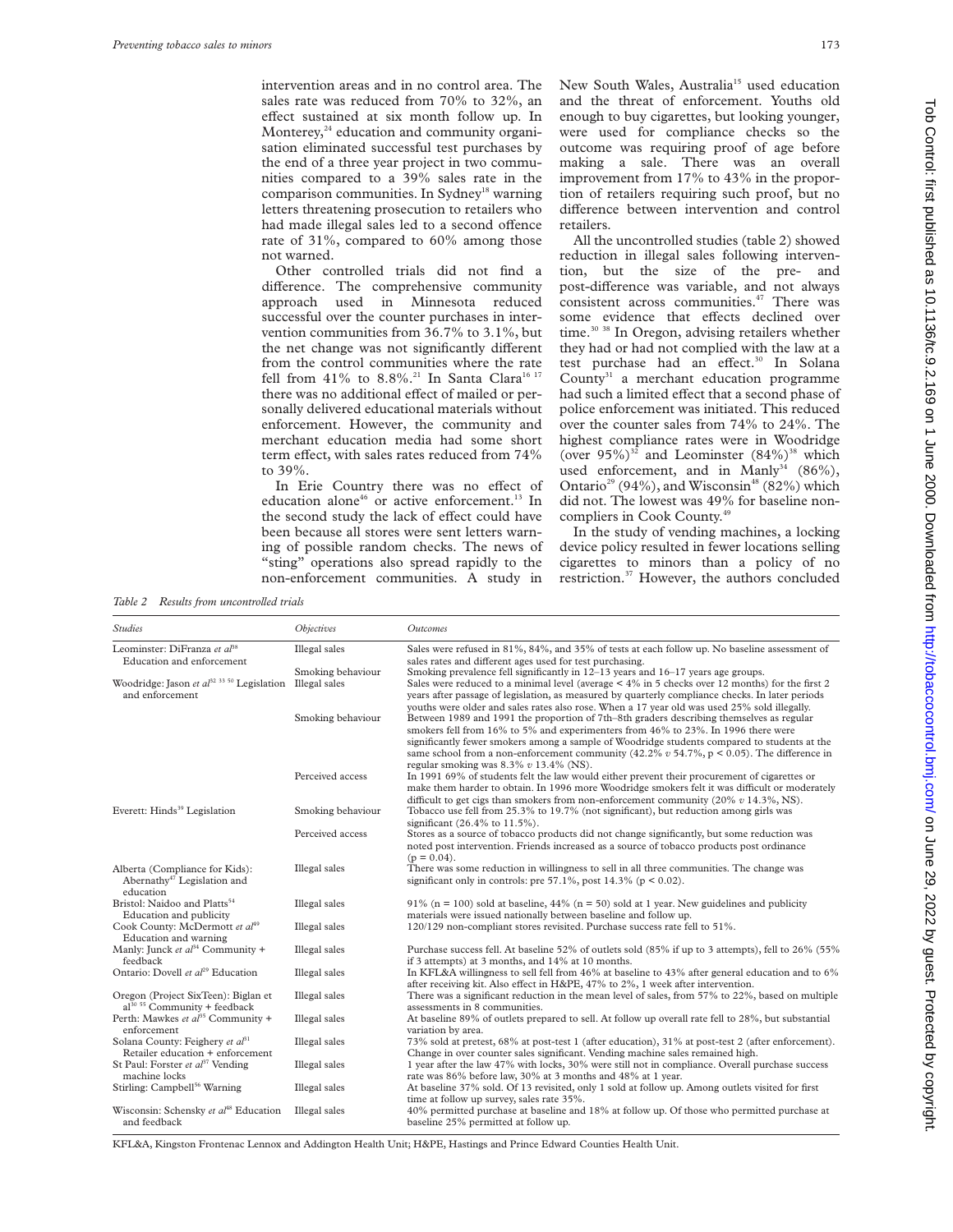that it was probably less effective than the major policy alternative, a ban on vending machines.

## DO REDUCED SALES OF TOBACCO TO MINORS LEAD TO A REDUCTION IN MINORS ' SELF REPORTED EASE OF ACCESS ?

Six studies assessed perceived ease of access. In three, intervention was associated with decreased test sales. In Monterey<sup>24</sup> self reported recent purchase of tobacco was less frequent among seventh grade students (ages 12–13) in the intervention than in the control communities. In the other two grades there were large baseline differences in the proportion reporting a purchase in the last three months, so longitudinal changes were difficult to interpret. However, at the final follow up recent purchase was significantly less common among intervention community ninth grade students (ages 14–15). After intervention in Woodridge, $32\,69\%$  of students said that the law would make cigarettes harder to obtain. In 1996 more Woodridge smokers felt it was difficult or moderately difficult to get cigarettes than smokers from another community (20  $v$  14.3%, not significant).<sup>32</sup> In Massachusetts<sup>25</sup> despite an effect of intervention on sales there was no difference in perceived ease of access. There were significant falls in the proportion who had tried to buy tobacco in the previous six months, and increases in those who were refused at least half the time. Since these occurred in all communities they could not be attributed to the active enforcement programme. There were also similar changes across intervention and control communities in reported source of cigarettes. Fewer youths bought tobacco in their own city or town and more bought it elsewhere or had someone buy it for them.

In Minnesota, $21$  the proportion who perceived high availability decreased in the intervention communities while increasing in the control communities, despite similar levels of retailer compliance. The proportion of adolescents reporting at least one purchase attempt in the previous month declined in the intervention communities while it increased in the control communities. The authors suggested that these changes might be attributable to the community awareness and mobilisation campaigns that were a part of the intervention.

In Sydney<sup>28</sup> there was a significant reduction in the proportion of male students who rated purchasing cigarettes from petrol stations as "easy" or "very easy" postintervention, but no other significant changes for the six categories of purchase source. In Everett<sup>39</sup> more students reported that retailers asked for proof of age. Neither of these studies directly assessed retailer behaviour. In Gateshead few children reported being refused, with no change over  $time^{19}$ <sup>20</sup>

DO REDUCED SALES OF TOBACCO TO MINORS DECREASE PREVALENCE OF TOBACCO USE? Three of five controlled trials found an effect of intervention on youth smoking behaviour. Altman and colleagues<sup>24</sup> found a lower smoking prevalence in those who were in seventh grade at baseline, but the effect was not sustained at the end of the 32 month study. There were no significant differences among the other age groups.

In Minnesota, there was a lower rate of increase in all measures of smoking prevalence in seven areas with a comprehensive community based intervention than in seven control communities. The net difference in prevalence was significant for daily, but not weekly or monthly, smoking.<sup>21</sup> They concluded that refusals by sellers at the time of purchase attempts by young people did not account for the lower adolescent smoking rates seen in the intervention communities, since all communities showed increases in compliance. Other components of the intervention may have changed young people's behaviour. Businesses in the intervention communities were more likely to post warning notices and to store cigarettes behind the counter.

Staff and colleagues assessed a community intervention in Sydney with education of retailers and local publicity, measuring smoking behaviour and reported ease of purchase but not illegal sales.<sup>28</sup> There was an effect of intervention only in the youngest students.

Two studies did not find evidence of change in smoking behaviour. In Massachusetts $^{25}$  there was no difference in the rate of change of prevalence of "any tobacco use" or "daily tobacco use" between the intervention and control communities. The rate of "current tobacco use" rose marginally in the intervention communities but remained stable in controls, with borderline significance for the comparison between group trends. In Gateshead, an intervention of test purchases in the intervention area resulted in full compliance and hence no prosecutions, although children in the area reported buying cigarettes with ease. There was no change in smoking prevalence.<sup>19</sup>

In the light of these findings, three uncontrolled studies should be interpreted with caution. Two reported a decrease in smoking prevalence in students associated with a reduction in illegal sales in single intervention communities.<sup>32</sup> <sup>33</sup> <sup>38</sup> <sup>39</sup> <sup>50</sup> In Woodridge the proportion of regular smokers among seventh and eighth grade students (ages 12–14 years) fell from  $16\%$  to 5%. In this study<sup>32</sup> access was very successfully restricted, and possession of tobacco by a minor was also an offence. Longer term assessments in this community using older youths showed higher rates of sales, although still below 20%.<sup>33</sup> A survey in 1996 found a lower proportion of smokers among Woodridge students than students from a community not conducting regular enforcement.<sup>50</sup> In Leominster there was a fall in smoking prevalence in three out of four age groups.<sup>38</sup> In Everett<sup>39</sup> there was no significant change in overall reported tobacco use after introduction of a local ordinance, but there was a significant decrease among girls.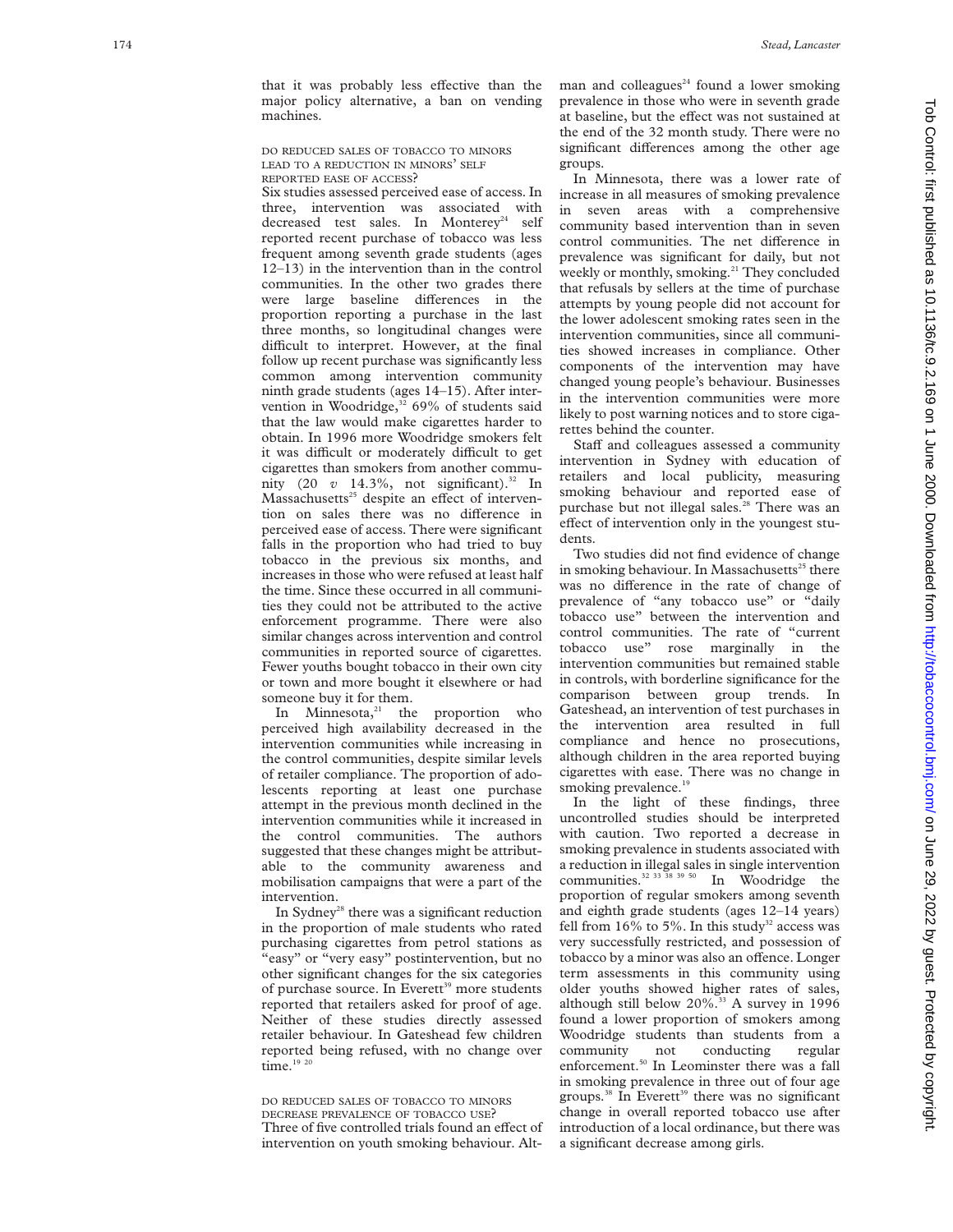## **Conclusions**

This review provides evidence about the relative effectiveness of different interventions for reducing tobacco sales by retailers. Simply giving information to retailers about the law is not effective. DiFranza and colleagues showed that merchant participation in voluntary compliance programmes was low.40 41 There is evidence that interventions to educate retailers can improve compliance, but the successful interventions used a variety of strategies, including personal visits and mobilising community support.<sup>24</sup>

Enforcement, or warnings of it, generally had an effect on retailer behaviour. Sustaining compliance requires regular enforcement, and the existing evidence suggests reduced effectiveness if checking occurs much less than 4–6 times a year.<sup>12</sup> The penalty for infringement may also be important, although there is little direct evidence of the relative deterrent effect of different penalties. If fines for offenders are low, retailers may become inured to the threat of a prosecution, diminishing the effect of warnings or prosecutions. Removal of a license to sell tobacco could be more effective, if the licensing itself is strictly monitored.<sup>18</sup> Imposing too harsh a penalty may, however, be counterproductive if community attitudes are not supportive. In one study using enforcement, judges were inclined to give suspended sentences because they felt that imposing a heavy fine or criminal record on the clerks making the sale was inappropriate.<sup>31</sup> Enforcement may produce a backlash against tobacco control activities if the value of reducing sales has not been adequately publicised. A graduated system of penalties from a warning to a fine and then loss of licence may be most appropriate where legal systems allow it. The combination of enforcement and fines on youth users was associated with high compliance rates in Woodridge, but punishing the user may not gain widespread acceptance.<sup>51</sup>

Retailer interventions may not work if neighbouring districts have discordant policies. Retailers who make illegal sales argue that minors will simply go elsewhere, depriving them of revenue without benefiting the community.<sup>52</sup> Uniform enforcement policies may help retailers to comply by reassuring them that their competitors will do the same. Similarly, fitting locks to vending machines is probably less effective than banning them.<sup>37</sup>

The main methodological problem in evaluating retailer interventions is that assessment of retailer behaviour during compliance checks does not show whether smoking behaviour by minors has changed, or even how easy it is for them to buy tobacco. Retailers may be able to identify "test" purchasers, especially if they know or suspect that checks are being made. "Real" purchasers may be known to the sales clerks, may lie about their age or may behave differently. If retailers are aware of the possibility of compliance checks they may sell only to young people they know. Young people may also change their source, by going to another community or by asking someone else to make

the purchase for them.<sup>25</sup> Measuring changes in self reported ease of access to tobacco is important to show that an intervention has had an impact on purchasing behaviour. If minors do not perceive that buying tobacco has become more difficult, then it is unlikely that they have changed their use of tobacco. Conversely, a change in smoking behaviour can most confidently be attributed to a change in retailer behaviour if the intermediate outcome of a change in perception of ease of access has also been observed. This is an important message for future research in this area.

There are a number of problems in drawing conclusions about the effectiveness of interventions with retailers for reducing youth tobacco use. In particular, effectiveness can only be assessed if tobacco sales are reduced. If some retailers continue to sell, a channel of access will exist. Many of the communities studied achieved large decreases in sales, but none achieved complete, sustained compliance. Hence it is not surprising that there is only limited evidence from controlled trials that reducing the ease with which underage youth can purchase cigarettes will reduce their use of tobacco. Some uncontrolled studies, notably Woodridge, have reported impressive reductions in youth smoking behaviour in association with interventions achieving high compliance. This might suggest that there is a threshold level of compliance above which access can be effectively reduced. This hypothesis needs testing prospectively. The findings from Massachusetts $25$  suggest that, if there is such a threshold, it must be greater than 80%; density of vendors may be another determinant of availability. The challenge for future research on the effects of restriction of underage sales is to ensure effective implementation of the intervention. Translating access restriction from research to practice is a further challenge. In the USA, despite federal legislation in 1992 (the Synar Amendment) requiring all states to enact and enforce a law to prohibit sale of tobacco to minors, surveys have shown no change from 1992 to 1997 in the proportion (almost 90%) of 10th grade students who believed that they can easily obtain tobacco products.<sup>53</sup>

A further limitation of current research is that it is largely confined to more developed countries. The effectiveness and feasibility of retailer interventions will depend on the attitudes and available resources in different societies. With the acceleration of tobacco use in the developing world there is a particular need for cost effective interventions to prevent uptake of smoking by the youth of these societies.

A version of this review has been published in the Cochrane Library. Cochrane systematic reviews are regularly updated to include new research, and in response to comments and criticisms from readers. If you wish to comment on this, or other Cochrane reviews of interventions for tobacco control, please send it to lindsay.stead@dphpc.ox.ac.uk. Information about the Cochrane Collaboration and subscribing to the Cochrane Library is available from www.cochrane.org. We wish to acknowledge the support for the Cochrane Tobacco Addiction Group from the UK NHS Research and Development Programme, and the Imperial Cancer Research Fund. We thank the editors of *Tobacco Control* for agreeing to publish this version.